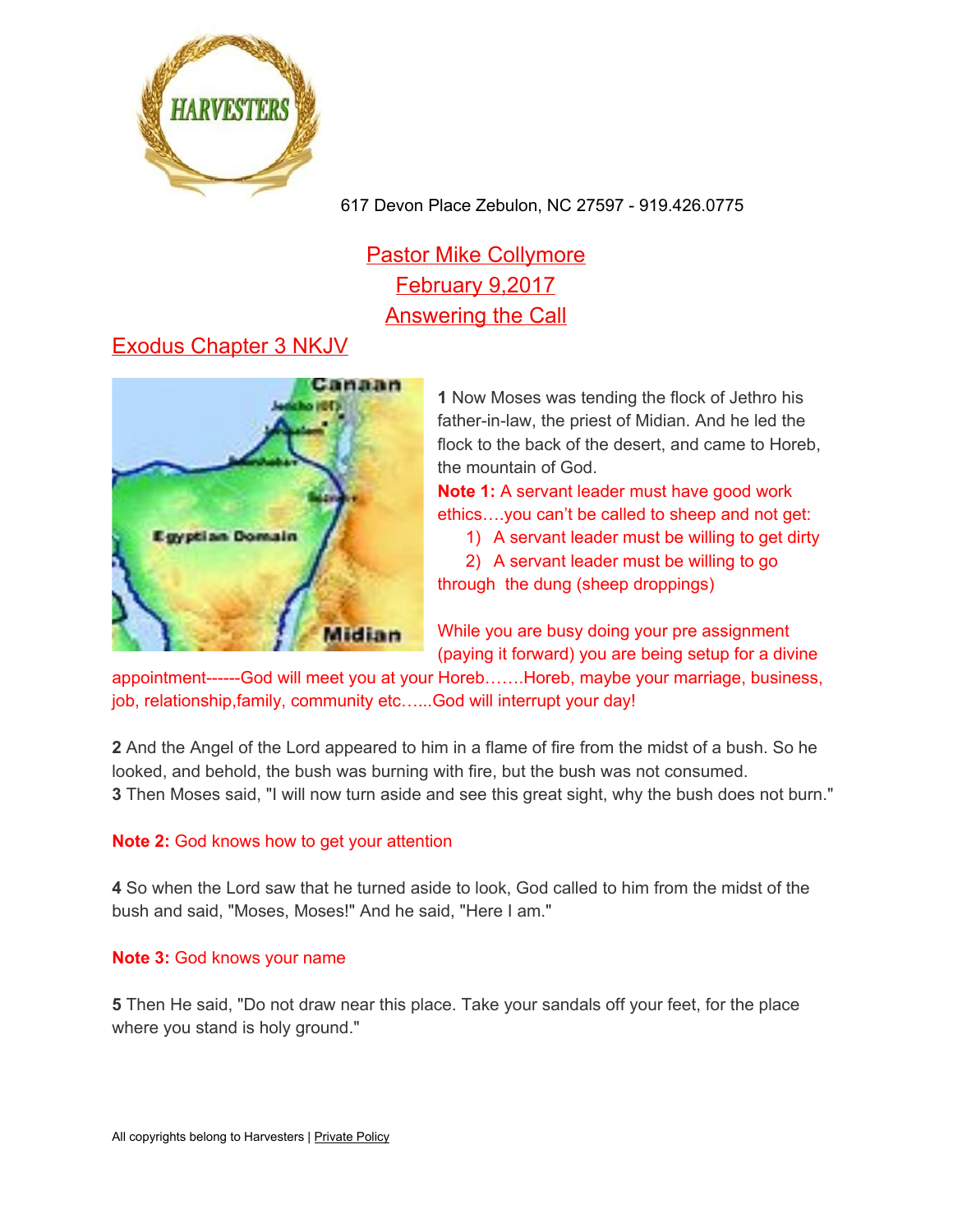

### 617 Devon Place Zebulon, NC 27597 - 919.426.0775

**6** Moreover He said, "I am the God of your father--the God of Abraham, the God of Isaac, and the God of Jacob." And Moses hid his face, for he was afraid to look upon God. **7** And the Lord said: "I have surely seen the oppression of My people who are in Egypt, and have heard their cry because of their taskmasters, for I know their sorrows.

**Note 3: God says draw nigh**…….Servant Leaders must look like where you are going, see yourself as God sees you……..write your vision, use your vision board and reference it to review what are you looking like…...dress right, look right, smell right, fix your face, prepare yourself...you have an appointment, an expectation that I am going somewhere**…...Taking off your shoes** is not only humbling but it is also a form a worship….Servant Leaders must be worshippers….

**8**So I have come down to deliver them out of the hand of the Egyptians, and to bring them up from that land to a good and large land, to a land flowing with milk and honey, to the place of the Canaanites and the Hittites and the Amorites and the Perizzites and the Hivites and the Jebusites.

**9** Now therefore, behold, the cry of the children of Israel has come to Me, and I have also seen the oppression with which the Egyptians oppress them.

**10** Come now, therefore, and I will send you to Pharaoh that you may bring My people, the children of Israel, out of Egypt."

**11** But Moses said to God, "Who am I that I should go to Pharaoh, and that I should bring the children of Israel out of Egypt?"

**12** So He said, "I will certainly be with you. And this shall be a sign to you that I have sent you: When you have brought the people out of Egypt, you shall serve God on this mountain."

**13** Then Moses said to God, "Indeed, when I come to the children of Israel and say to them, 'The God of your fathers has sent me to you,' and they say to me, 'What is His name?' what shall I say to them?"

**14** And God said to Moses, "I AM WHO I AM." And He said, "Thus you shall say to the children of Israel, 'I AM has sent me to you.' "

**15** Moreover God said to Moses, "Thus you shall say to the children of Israel: 'The Lord God of your fathers, the God of Abraham, the God of Isaac, and the God of Jacob, has sent me to you. This is My name forever, and this is My memorial to all generations.'

**16** Go and gather the elders of Israel together, and say to them, 'The Lord God of your fathers, the God of Abraham, of Isaac, and of Jacob, appeared to me, saying, "I have surely visited you and seen what is done to you in Egypt;